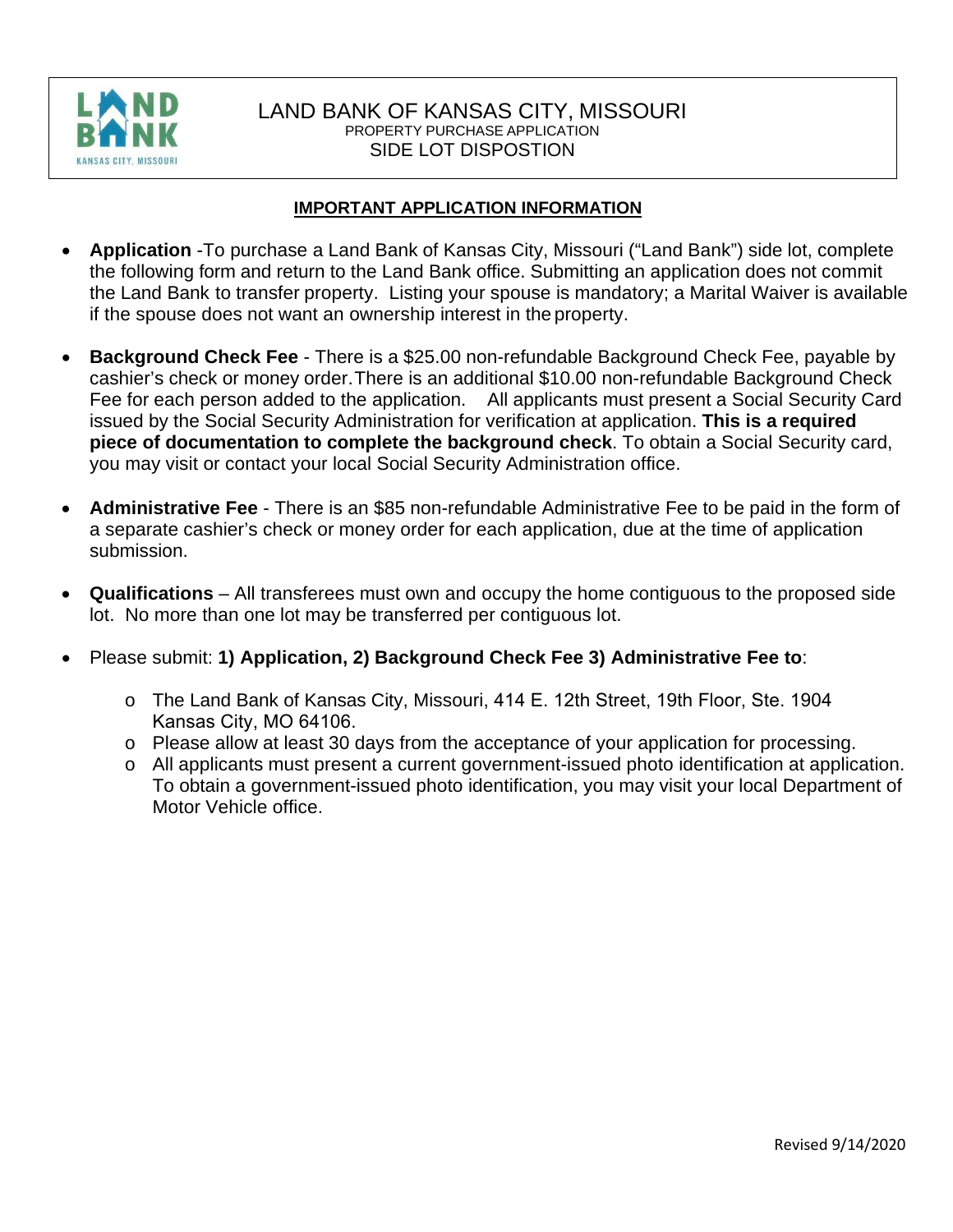## LAND BANK OF KANSAS CITY, MISSOURI CONTACT INFORMATION

| (Including Spouse and/or Co-Applicant)                                                                         |                                                                                                                                                                                                                                                                                                                                                                                                                                              |
|----------------------------------------------------------------------------------------------------------------|----------------------------------------------------------------------------------------------------------------------------------------------------------------------------------------------------------------------------------------------------------------------------------------------------------------------------------------------------------------------------------------------------------------------------------------------|
| Current Mailing Address: Care and Current Mailing Address: Current Mailing Address:                            |                                                                                                                                                                                                                                                                                                                                                                                                                                              |
|                                                                                                                |                                                                                                                                                                                                                                                                                                                                                                                                                                              |
| Daytime Phone #: _______________________<br>Alternate Phone #: __________________                              |                                                                                                                                                                                                                                                                                                                                                                                                                                              |
| Email Address: Marital Status: Marital Status: Marital Status: Marital Status: Marital Status: Marital Status: |                                                                                                                                                                                                                                                                                                                                                                                                                                              |
| PROPERTY INFORMATION                                                                                           |                                                                                                                                                                                                                                                                                                                                                                                                                                              |
|                                                                                                                | Offer Amount: \$                                                                                                                                                                                                                                                                                                                                                                                                                             |
| Proposed Use of the Property:                                                                                  |                                                                                                                                                                                                                                                                                                                                                                                                                                              |
|                                                                                                                | <u> 1989 - Johann Stoff, deutscher Stoffen und der Stoffen und der Stoffen und der Stoffen und der Stoffen und der</u><br>,我们也不能会有一个人的事情。""我们的人们是不是我们的人,我们也不能会有一个人的人,我们也不能会有一个人的人,我们也不能会有一个人的人,我们也不能会有一个人的                                                                                                                                                                                                                                   |
| last five years; and I am not required to be registered as a sex offender.                                     | To the best of my knowledge, the information provided in this application is true and in compliance with<br>Land Bank Policies and Procedures. I do not own other property that has delinguent taxes, unpaid special<br>assessments, or un-remediated code violations and I am not delinguent in other taxes. I have not been<br>convicted of crimes involving the sale of illegal drugs, prostitution, operating a nuisance business in the |
|                                                                                                                |                                                                                                                                                                                                                                                                                                                                                                                                                                              |
|                                                                                                                |                                                                                                                                                                                                                                                                                                                                                                                                                                              |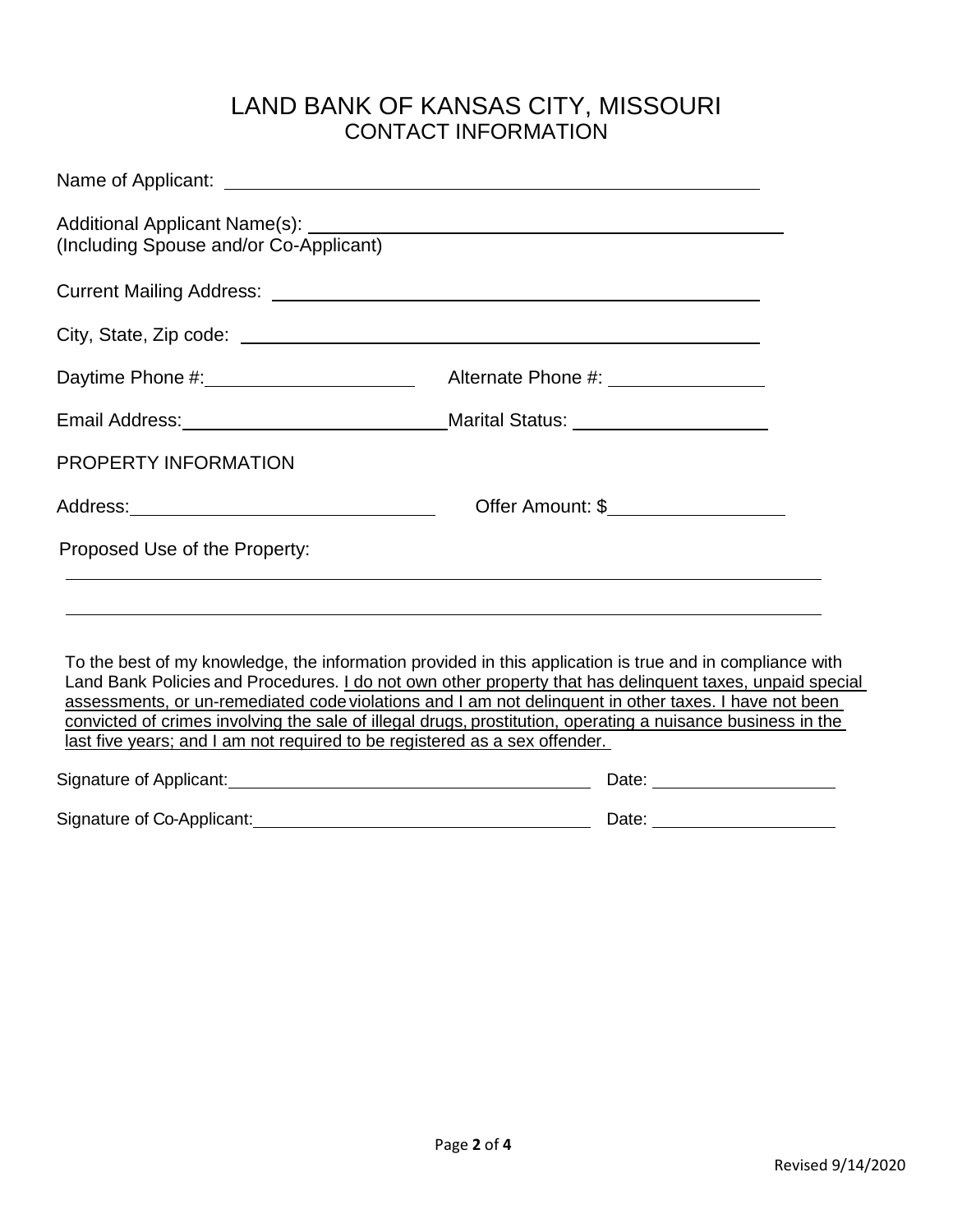

## L**AND BANK OF KANSAS CITY, MISSOURI**

BACKGROUND CHECK FORM

A background check will be performed in order to determine compliance with the Land Bank Policies and Procedures for the Acquisition and Disposition of Properties. Those policies state:

- The transferee must not own any real property that is subject to any unremediated citation of violation of codes and ordinances.
- The transferee must not own any real property that is tax delinguent, or be in delinquent in other taxes.
- Has not been convicted of crimes involving the sale of illegal drugs, prostitution, operating a nuisancebusiness for the last five years, and is not required to be registered as a sex offender.

The results of the background check will be valid for one year. It will not be necessary to complete this form forfuture offers during this period.

The information on this form will be kept confidential.

For corporations and other business entities, the background check will be performed for the person authorized by the entity to sign and submit the application to purchase property.

Please print clearly:

| Name (first, middle, last):       |      |  |
|-----------------------------------|------|--|
| Home Address/City/State/Zip Code: |      |  |
| Date of Birth:                    | SSN: |  |